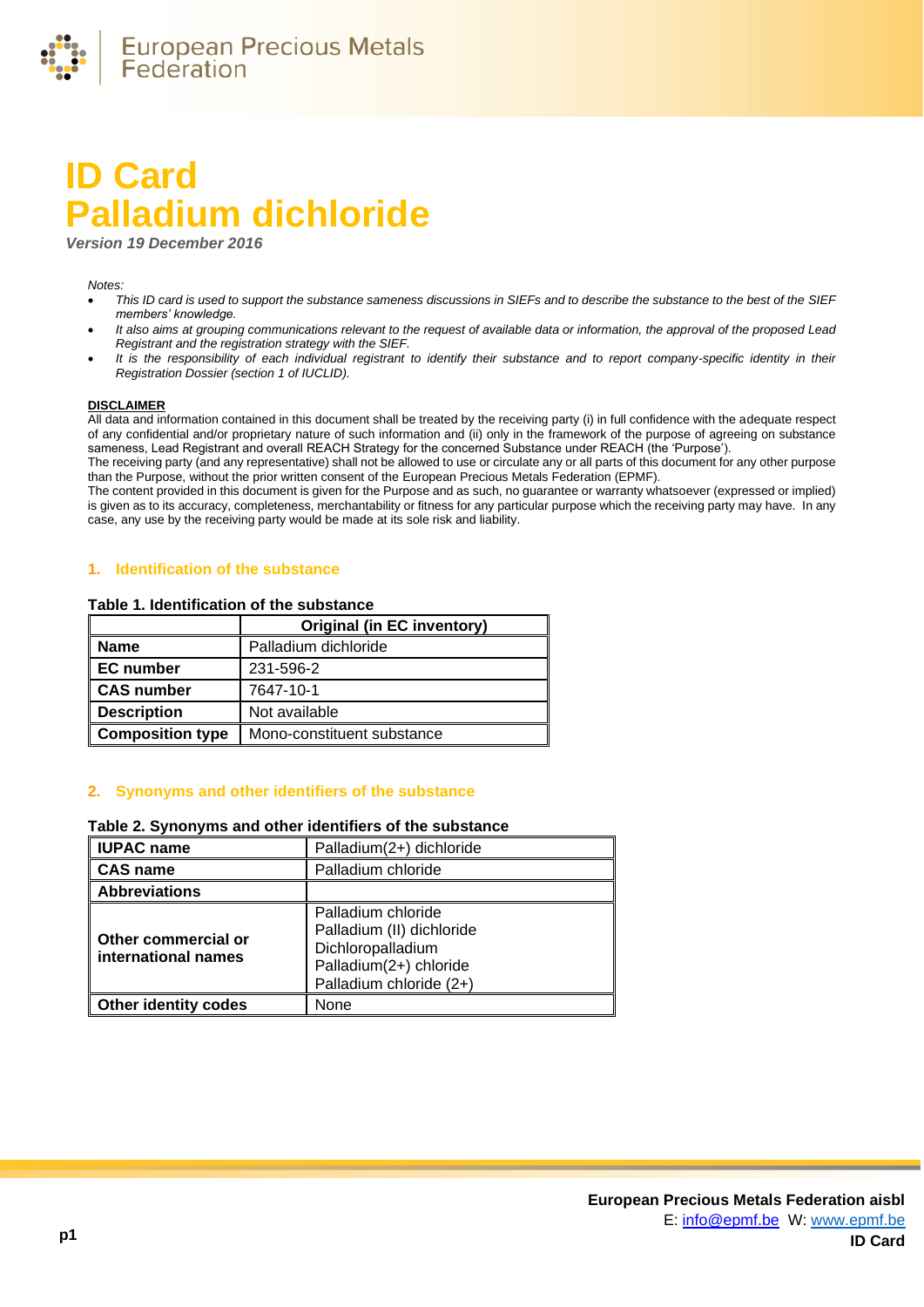

# **3. Substances (with core identifiers) also falling under this substance (with justification)**

None

# **4. Information related to molecular and structural formula of the substance**

| <b>Molecular formula</b>                                   | CI2Pd                |
|------------------------------------------------------------|----------------------|
| <b>Structural formula</b>                                  | СĿ<br>ЮI             |
| <b>Smiles notation</b>                                     | $[Cl-].[Cl-].[Pd+2]$ |
| <b>Optical activity</b>                                    | Not applicable       |
| Typical ratio of (stereo) isomers                          | Not available        |
| <b>Molecular Weight / Molecular</b><br><b>Weight range</b> | 177,33 g/mol         |

#### **Table 3. Information related to molecular and structural formula of the substance**

## **5. Typical composition of the substance**

#### <span id="page-1-0"></span>**Table 4. Typical composition**

|                                | <b>Name</b>                                                                                                                                                                                                                                   | Symbol /<br>Formula                          | Min & Max<br>concentrations<br>(%) <sup>§</sup> | <b>Typical</b><br>concentration<br>(%)§§ |
|--------------------------------|-----------------------------------------------------------------------------------------------------------------------------------------------------------------------------------------------------------------------------------------------|----------------------------------------------|-------------------------------------------------|------------------------------------------|
| <b>Main</b><br>constituent(s)* | Palladium dichloride                                                                                                                                                                                                                          | C <sub>2</sub> Pd                            | $99 - 100$ <sup>\$</sup>                        | >99                                      |
| Impurity(ies) $#$              | Several minor (especially metallic)<br>impurities which do not affect the<br>classification of the substance because<br>of their non-hazardous nature or because<br>they do not exceed the classification cut-<br>off limits in the substance | e.g. Ag,<br>Au, Cu, Ir,<br>Pb, Pt, Rh,<br>Ru | $0 - 1$                                         | 1 >                                      |

**\*** ≥ 80 % (w/w) for mono-constituent substances; ≥ 10 % (w/w) and < 80 % (w/w) for multi-constituent substances.

**#** An impurity is an unintended constituent present in a substance, as produced. It may originate from the starting materials or be the result of secondary or incomplete reactions during the production process. While impurities are present in the final substance, they were not intentionally added.

§ Concentration ranges define the substance sameness criteria agreed by all Consortium Members in preparation of the communication with other SIEF members.

§§ Typical concentration refers to the representative sample used for testing.

\$ Corresponds to 59,4 - 60 % Pd.

The composition given above is typical and should therefore represent the majority of Palladium dichloride as manufactured and/or imported in the EEA market. Palladium dichloride containing less than 99 % Palladium dichloride may still be considered to be the same for the purpose of registration under REACH and may be referred to as impure Palladium dichloride to distinguish if from the typically pure Palladium dichloride.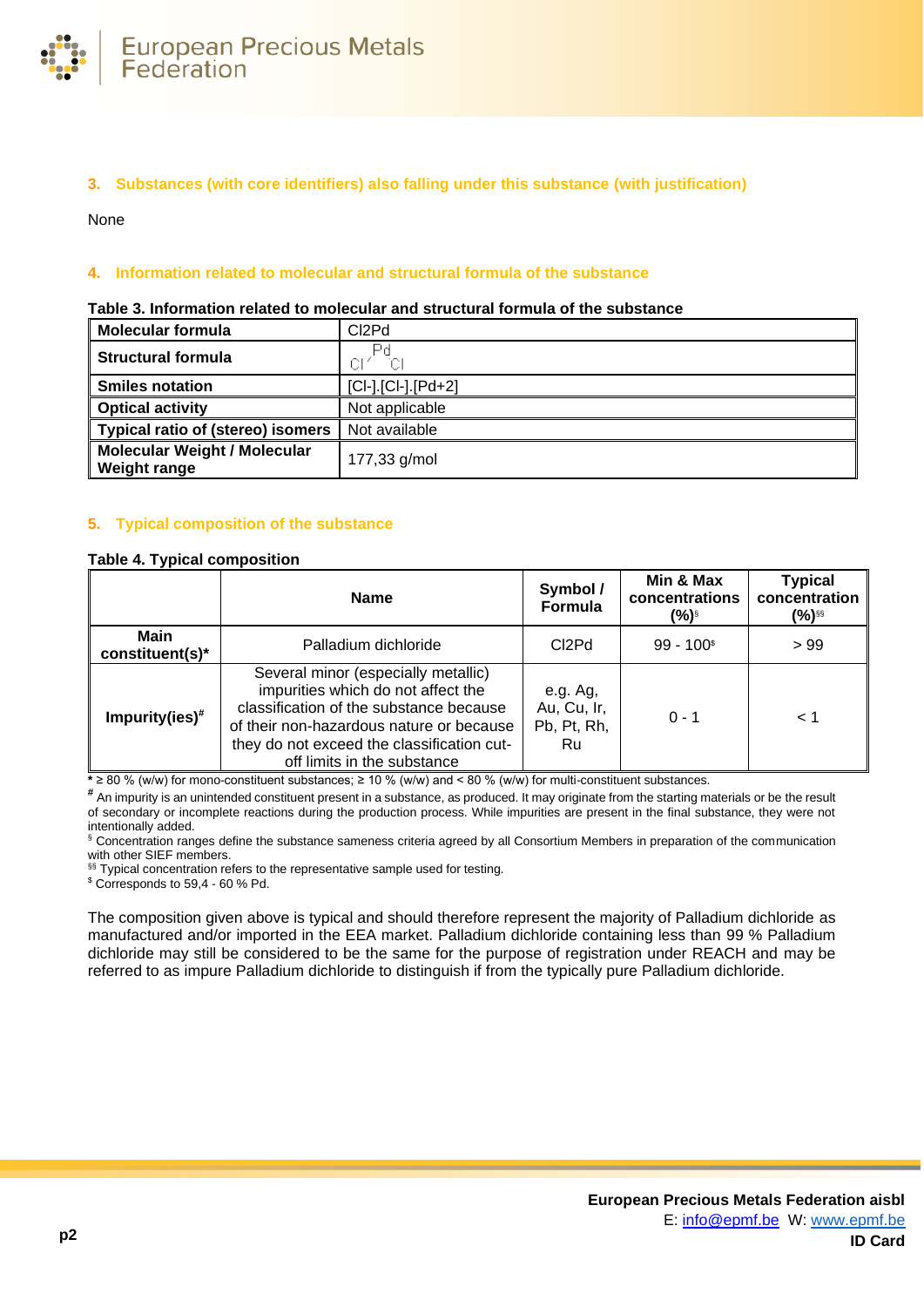

## **6. Information on appearance, physical state and properties of the substance**

#### **Table 5. Appearance / physical state / properties of the solid substance**

| <b>Physical state</b>         | Solid                 |
|-------------------------------|-----------------------|
| Physical form*                | Crystalline           |
| Appearance                    | Red to brown powder   |
| <b>Particle size**</b>        | Fine to coarse powder |
| Does the solid hydrolyse?#    | No                    |
| Is the solid hygroscopic? $s$ | Yes                   |

**\*** Crystalline form: solid material whose constituent atoms, molecules, or ions are arranged in an ordered pattern extending in all three spatial dimensions. Amorphous form: solid material whose constituent atoms, molecules, or ions are randomly arranged.

Nanoform: particles in the size range 1 - 100 nm (for full definition of a nanomaterial, see [http://ec.europa.eu/environment/chemicals/nanotech/index.htm#definition\)](http://ec.europa.eu/environment/chemicals/nanotech/index.htm#definition). Fine powder: particles in the size range 100 – 2.500 nm. Coarse powder: particles in the size range 2.500 nm – 1 mm. Massive object: particles in the size range > 1 mm.

**#** Hydrolysis: decomposition (cleavage of chemical bonds) by the addition of water.

**§** Hygroscopic substance: readily attracts water from its surroundings, through either absorption or adsorption. Cf. also water/moisture content i[n Table 4.](#page-1-0)

# **7. Analytical data**

Annex VI of REACH requires the registrant to describe the analytical methods and/or to provide the bibliographical references for the methods used for identification of the substance and, where appropriate, for the identification of impurities and additives. This information should be sufficient to allow the methods to be reproduced.

| <b>Parameter / Method</b>                              | <b>Recommended for</b><br>substance identification<br>and sameness check | <b>Applicable</b> | Not applicable or<br>not recommended |  |
|--------------------------------------------------------|--------------------------------------------------------------------------|-------------------|--------------------------------------|--|
| <b>Elemental analysis</b>                              |                                                                          |                   |                                      |  |
| ICP (ICP-MS or ICP-OES)                                | X                                                                        |                   |                                      |  |
| Atomic absorption<br>spectroscopy (AAS)                |                                                                          |                   |                                      |  |
| Glow discharge mass<br>spectrometry (GDMS)             |                                                                          |                   |                                      |  |
| <b>Molecular analysis</b>                              |                                                                          |                   |                                      |  |
| Infrared (IR) spectroscopy                             | X                                                                        |                   |                                      |  |
| Raman spectroscopy                                     |                                                                          |                   |                                      |  |
| <b>Mineralogical analysis</b>                          |                                                                          |                   |                                      |  |
| X-Ray Fluorescence (XRF)                               |                                                                          | X                 |                                      |  |
| X-Ray Diffraction (XRD)                                | x                                                                        |                   |                                      |  |
|                                                        | <b>Morphology and particle sizing</b>                                    |                   |                                      |  |
| Electron microscopy (SEM,<br>TEM, REM)*#               |                                                                          |                   |                                      |  |
| Laser diffraction*#                                    | X                                                                        |                   |                                      |  |
| Particle size by other means<br>(e.g. sieve analysis)# |                                                                          |                   |                                      |  |
| Surface area by N-BET*#                                | X                                                                        |                   |                                      |  |
| <b>Other</b>                                           |                                                                          |                   |                                      |  |

#### **Table 6. Analytical methods for identification of the substance**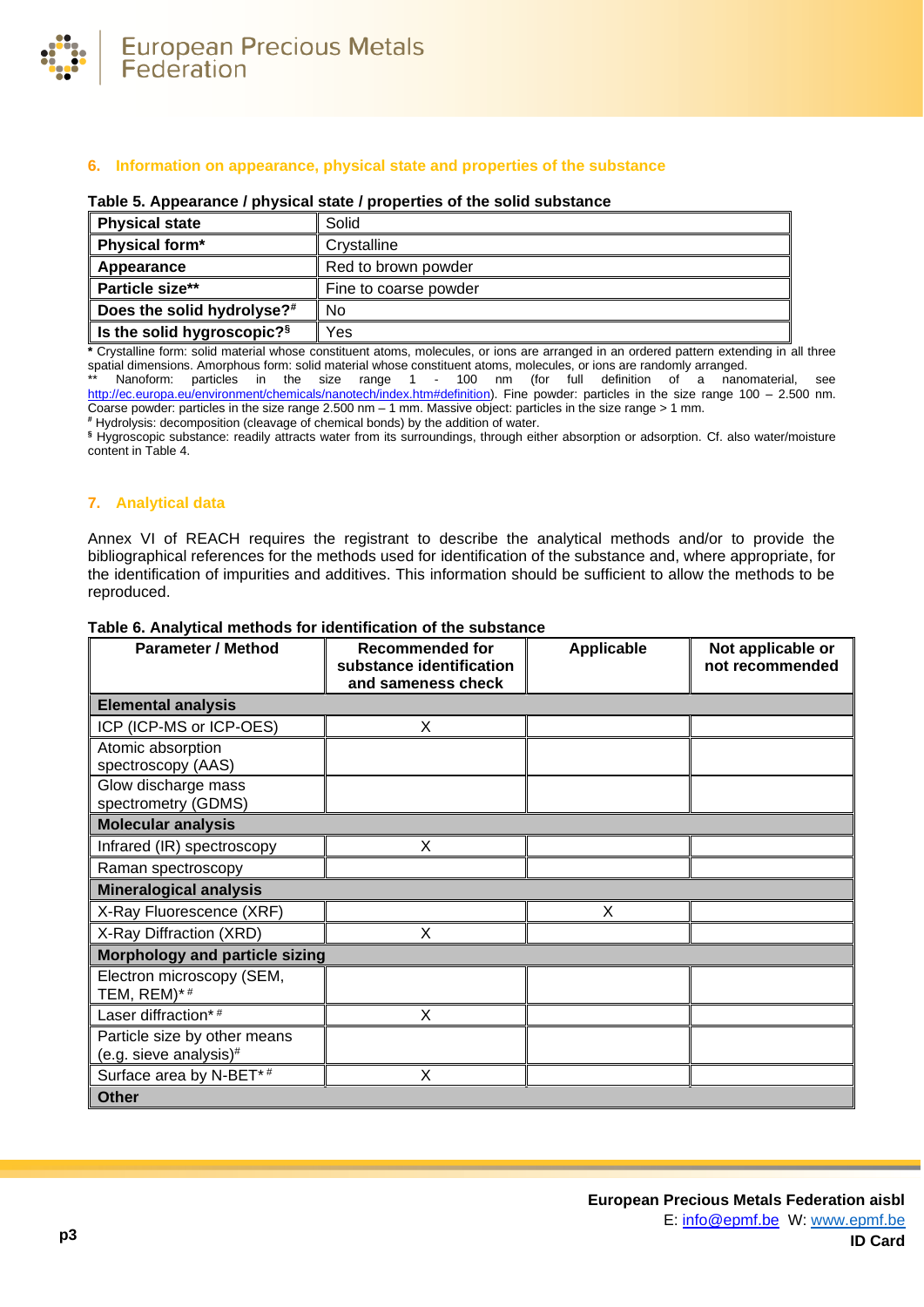

| v (but not<br>Analytıcal<br>particularly<br>! techniques | าomaterials.<br>relevant<br>* exclusively.<br>าano<br>τοι |  |
|----------------------------------------------------------|-----------------------------------------------------------|--|

# The choice of the technique for particle size depends on the size of the material as manufactured/imported/placed on the market/used.

## **8. Lead Registrant**

BASF (Italia) volunteers to be the Lead Registrant for Palladium dichloride. The EPMF will provide support to the Lead Registrant as laid down in the EPMF Agreement.

#### **9. REACH Strategy**

The table below presents the overall Registration Strategy for Palladium dichloride based on the information available to the EPMF by the date given above on the document.

The Registration Dossier will be prepared for the highest substance status (information requirements associated to a substance or Article 10 Registration being higher than an intermediate handled under strictly controlled conditions or Article 17 or 18 one) and associated tonnage band.

The recap below therefore reflects the scope of work of the EPMF for Palladium dichloride and sets the minimum and maximum set of information that will be gathered and/or produced when preparing the Registration Dossier for Palladium dichloride as described in this ID Card.

If higher information requirements are necessary, these can be included in the Registration dossier (if EPMF is made aware of these additional requirements in-time) as an update to the already submitted dossier.

| Item                            | <b>Description</b>                                                                                                                                                                                            |  |
|---------------------------------|---------------------------------------------------------------------------------------------------------------------------------------------------------------------------------------------------------------|--|
| <b>REACH category</b>           | Mono-constituent substance                                                                                                                                                                                    |  |
| <b>Highest status</b>           | Substance                                                                                                                                                                                                     |  |
| <b>Highest tonnage band</b>     | 10-100 $t/a$                                                                                                                                                                                                  |  |
| <b>Information requirements</b> | Available / Existing + Annex VII + Annex VIII                                                                                                                                                                 |  |
| <b>Existing classification*</b> | Met. Corr. 1 (H290)<br><b>Acute Tox. 4 (H302)</b><br><b>Skin Sens 1 (H317)</b><br>Eye Dam. 1 (H318)<br>Aquatic Acute 1 (H400)<br>Aquatic Chronic 1 (H410)<br>Acute M-factor 100<br><b>Chronic M-factor 10</b> |  |
| <b>Registration deadline</b>    | 2018                                                                                                                                                                                                          |  |

**Table 7. REACH strategy for the substance (basis for REACH Registration preparation)**

**\*** For the pure form, as in the REACH registration dossier

## **10. Scope of the Registration Dossier**

The uses included in this Registration Dossier are listed on the [EPMF website.](https://www.epmf.be/)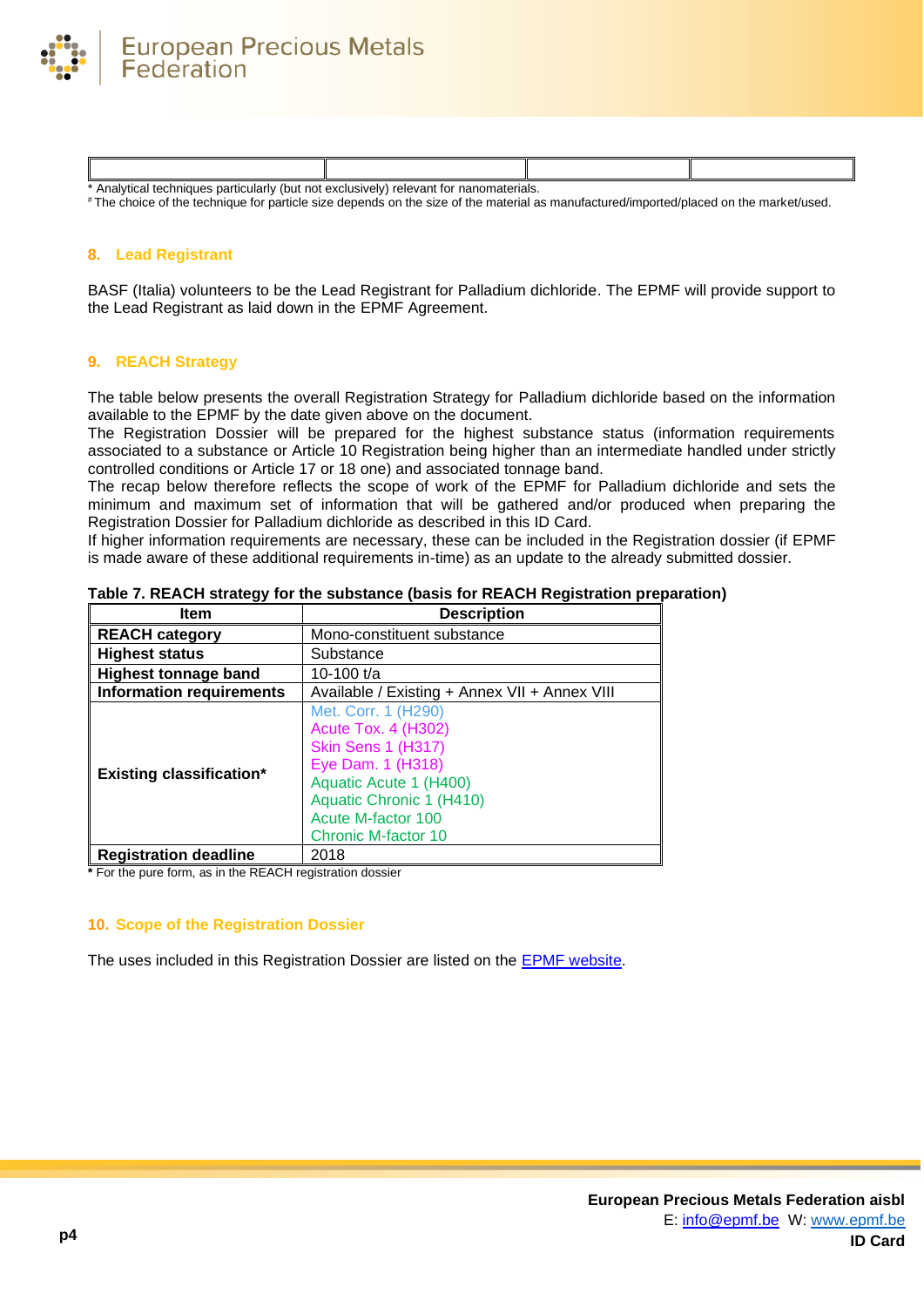

# **11. Analytical reference information**

Below the results of Raman (Palladium dichloride solution) and XRD (Palladium dichloride solid) analyses of a reference sample used for testing.

## **Raman spectroscopy**

Apparatus: Raman WITec Alpha 300R Nd: YAG Laser Compass 315-50 (532 nm) Sample preparation: For measurement the neat test item (stored in a glass vial) was positioned in a holder of the macro sampling set. After maximizing the signal intensity of the test item's Raman bands at 275 cm-1 and at 331 cm-1, respectively, a Raman spectrum was recorded. Test parameters: Spectral range: 98.86 cm-1 - 3649.78 rel. cm-1 Resolution: < 6 cm-1 (not linear) Excitation wavelength: 532.260 nm Grating: T1: 600grids/mm BLZ=500 nm No. of accumulations: 60 Integration time: 1.00002s Lens: Renishaw Macro Sampling Set, (90° adaptor, lens f = 30mm NA = 0.17) Measurement at room temperature.



**Figure 1. Raman spectrum of Palladium dichloride solution**

## **X-ray diffraction**

Apparatus: X-ray diffractometer Bruker AXS, D8 Advance, Cu tube

Sample preparations: The test item is homogenized in a mortar, put into the sample holder with a glasinlay, smoothed with a glass plate. Due to the small amount of palladium dichloride the sample was glued into the holder with Oppanol.

Test parameters: 2-80° (2θ), 0.02° step size, 1.2 s step time

Primary side: divergence slit: 0.1° with ASS

Secondary side: Lynx-Eye detector with 3° slit